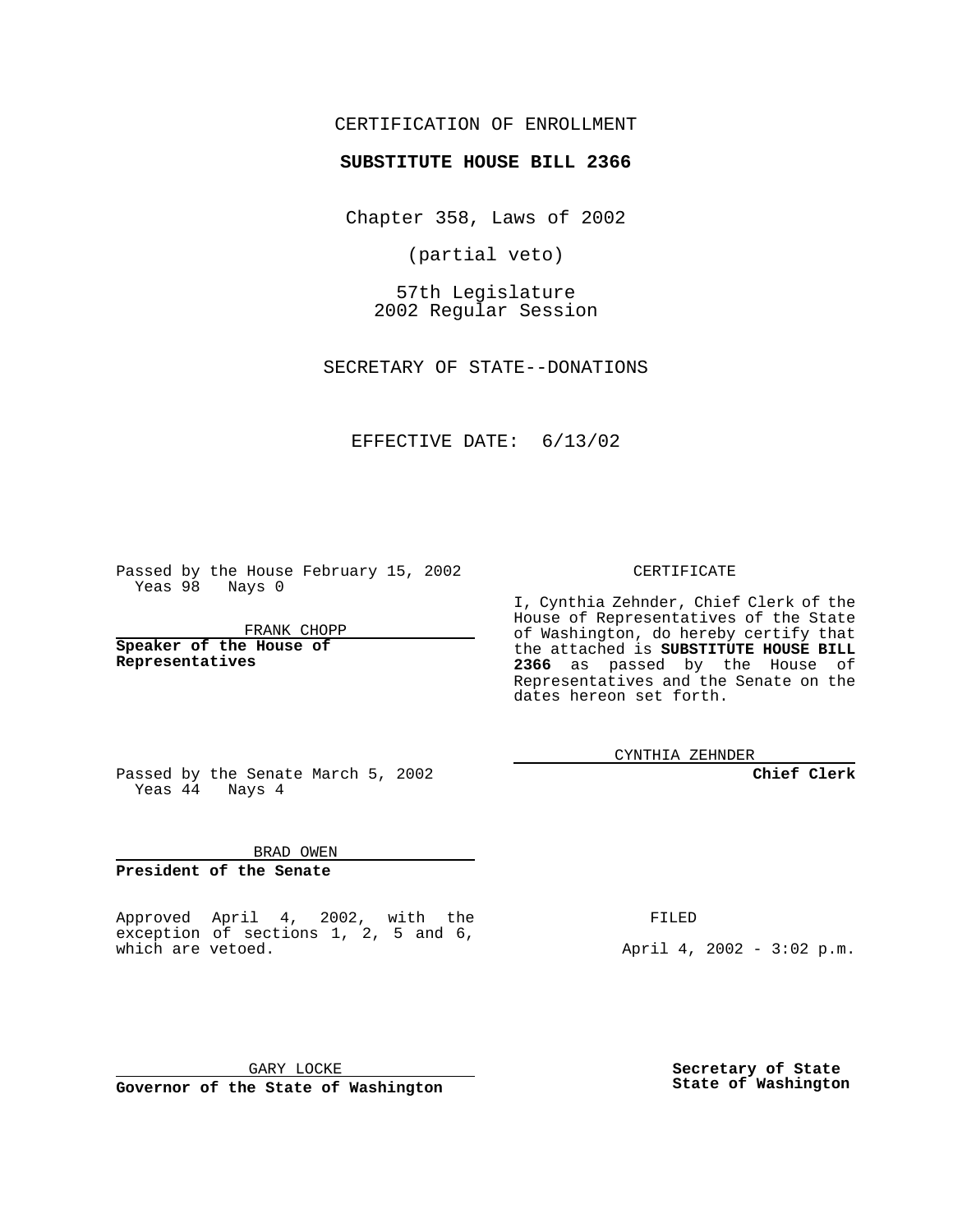## **SUBSTITUTE HOUSE BILL 2366** \_\_\_\_\_\_\_\_\_\_\_\_\_\_\_\_\_\_\_\_\_\_\_\_\_\_\_\_\_\_\_\_\_\_\_\_\_\_\_\_\_\_\_\_\_\_\_

\_\_\_\_\_\_\_\_\_\_\_\_\_\_\_\_\_\_\_\_\_\_\_\_\_\_\_\_\_\_\_\_\_\_\_\_\_\_\_\_\_\_\_\_\_\_\_

Passed Legislature - 2002 Regular Session

**State of Washington 57th Legislature 2002 Regular Session**

**By** House Committee on Appropriations (originally sponsored by Representatives Ogden, Woods, Romero, Skinner and Chase; by request of Secretary of State)

Read first time 02/07/2002. Referred to Committee on .

 AN ACT Relating to funding and expenditures of the secretary of state; amending RCW 43.07.037, 40.14.020, and 42.17.710; adding new sections to chapter 43.07 RCW; and adding a new section to chapter 42.52 RCW.

5 BE IT ENACTED BY THE LEGISLATURE OF THE STATE OF WASHINGTON:

6 \*Sec. 1. RCW 43.07.037 and <sup>1996</sup> <sup>c</sup> <sup>253</sup> <sup>s</sup> <sup>105</sup> are each amended to 7 read as follows:

8 (1) The secretary of state ((and the council)) may solicit and 9 accept gifts, grants, conveyances, bequests, and devises, of real or 10 personal property, or both, in trust or otherwise, and sell, lease, 11 exchange, invest, or expend these donations or the proceeds, rents, 12 profits, and income from the donations except as limited by the donor's 13 terms.

14 (2) Moneys received under the authority of this section may be used 15 only for the following purposes:

- 16 (a) Conducting oral histories;
- 17 (b) Archival activities; and
- 18 (c) International trade hosting and missions.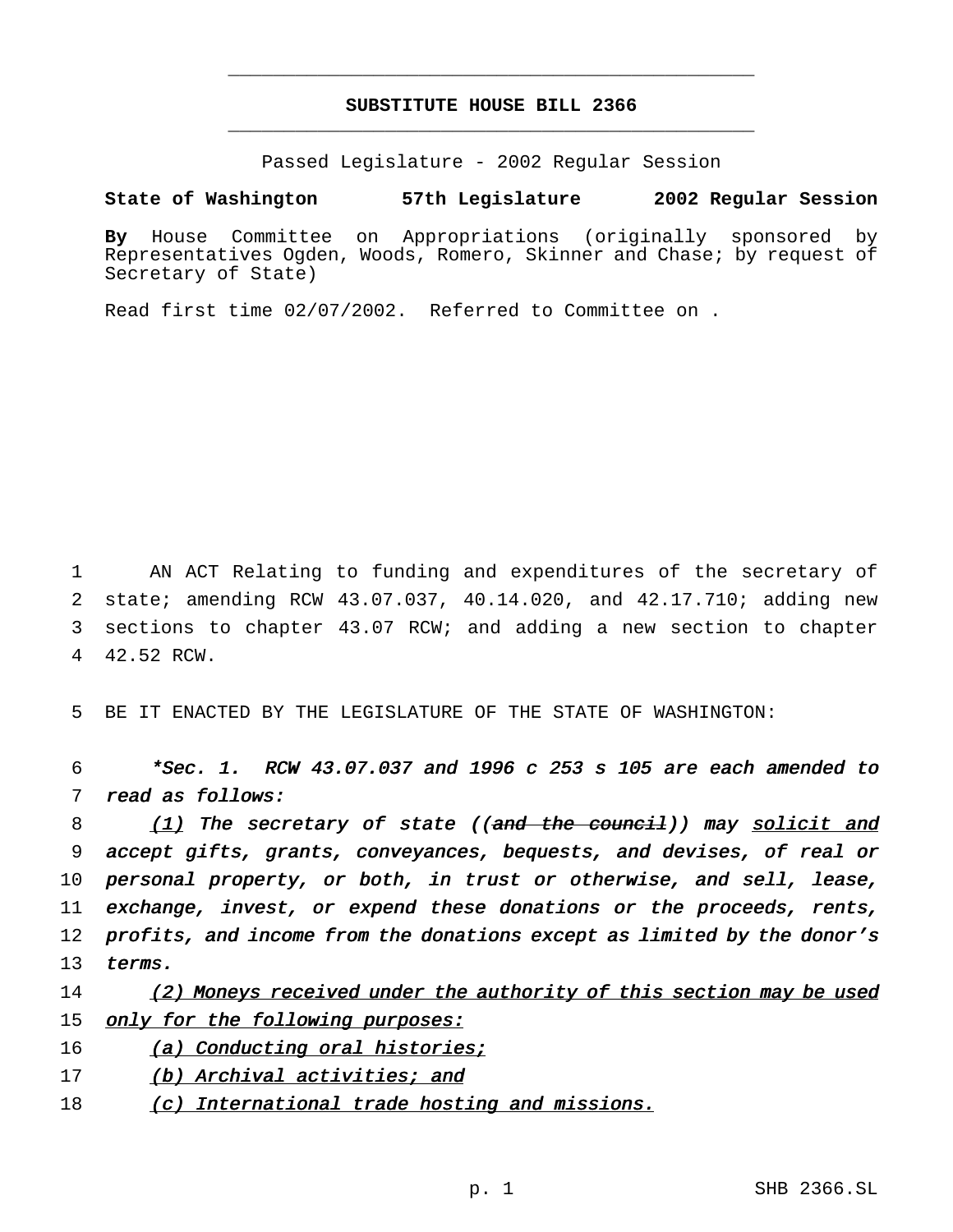1 (3) Moneys received under the authority of this section must be deposited in the oral history, archives, and international trade 3 account established in section 2 of this act.

4 (4) The secretary of state shall adopt rules to govern and protect the receipt and expenditure of the proceeds. **\*Sec. 1 was vetoed. See message at end of chapter.**

7 \*NEW SECTION. Sec. 2. A new section is added to chapter 43.07 RCW to read as follows:

 The oral history, archives, and international trade account is 10 created in the custody of the state treasurer. All moneys received 11 under RCW 43.07.037 must be deposited in the account. Expenditures 12 from the account may be made only for the purposes of the oral history program in RCW 43.07.220 and section <sup>3</sup> of this act, the archives program under RCW 40.14.020, and international trade hosting and 15 missions. Only the secretary of state or the secretary of state's designee may authorize expenditures from the account. An appropriation 17 is not required for expenditures, but the account is subject to 18 allotment procedures under chapter 43.88 RCW.

**\*Sec. 2 was vetoed. See message at end of chapter.**

 NEW SECTION. **Sec. 3.** A new section is added to chapter 43.07 RCW to read as follows:

 The secretary of state may fund oral history activities through donations as provided in RCW 43.07.037. The activities may include, but not be limited to, conducting interviews, preparing and indexing transcripts, publishing transcripts and photographs, and presenting displays and programs. Donations that do not meet the criteria of the oral history program may not be accepted. The secretary of state shall adopt rules necessary to implement this section.

 **Sec. 4.** RCW 40.14.020 and 1995 c 326 s 1 are each amended to read as follows:

 All public records shall be and remain the property of the state of Washington. They shall be delivered by outgoing officials and employees to their successors and shall be preserved, stored, transferred, destroyed or disposed of, and otherwise managed, only in accordance with the provisions of this chapter. In order to insure the proper management and safeguarding of public records, the division of archives and records management is established in the office of the

SHB 2366.SL p. 2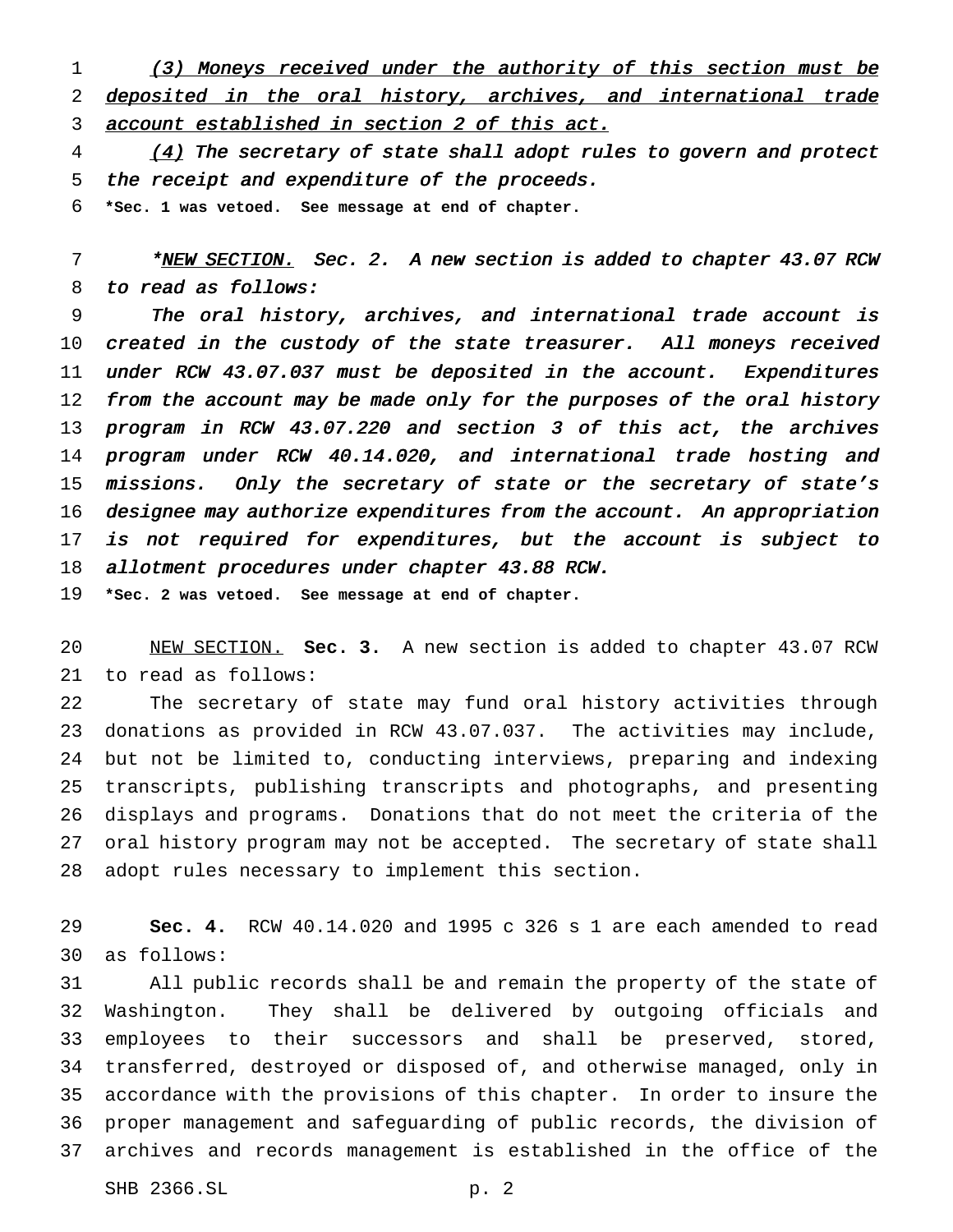secretary of state. The state archivist, who shall administer the division and have reasonable access to all public records, wherever kept, for purposes of information, surveying, or cataloguing, shall undertake the following functions, duties, and responsibilities:

(1) To manage the archives of the state of Washington;

 (2) To centralize the archives of the state of Washington, to make them available for reference and scholarship, and to insure their proper preservation;

 (3) To inspect, inventory, catalog, and arrange retention and transfer schedules on all record files of all state departments and 11 other agencies of state government;

 (4) To insure the maintenance and security of all state public records and to establish safeguards against unauthorized removal or destruction;

 (5) To establish and operate such state record centers as may from time to time be authorized by appropriation, for the purpose of preserving, servicing, screening and protecting all state public records which must be preserved temporarily or permanently, but which need not be retained in office space and equipment;

(6) To adopt rules under chapter 34.05 RCW:

 (a) Setting standards for the durability and permanence of public 22 records maintained by state and local agencies;

 (b) Governing procedures for the creation, maintenance, transmission, cataloging, indexing, storage, or reproduction of photographic, optical, electronic, or other images of public documents or records in a manner consistent with current standards, policies, and procedures of the department of information services for the acquisition of information technology;

 (c) Governing the accuracy and durability of, and facilitating access to, photographic, optical, electronic, or other images used as public records; or

(d) To carry out any other provision of this chapter;

 (7) To gather and disseminate to interested agencies information on all phases of records management and current practices, methods, procedures, techniques, and devices for efficient and economical management and preservation of records;

 (8) To operate a central microfilming bureau which will microfilm, at cost, records approved for filming by the head of the office of origin and the archivist; to approve microfilming projects undertaken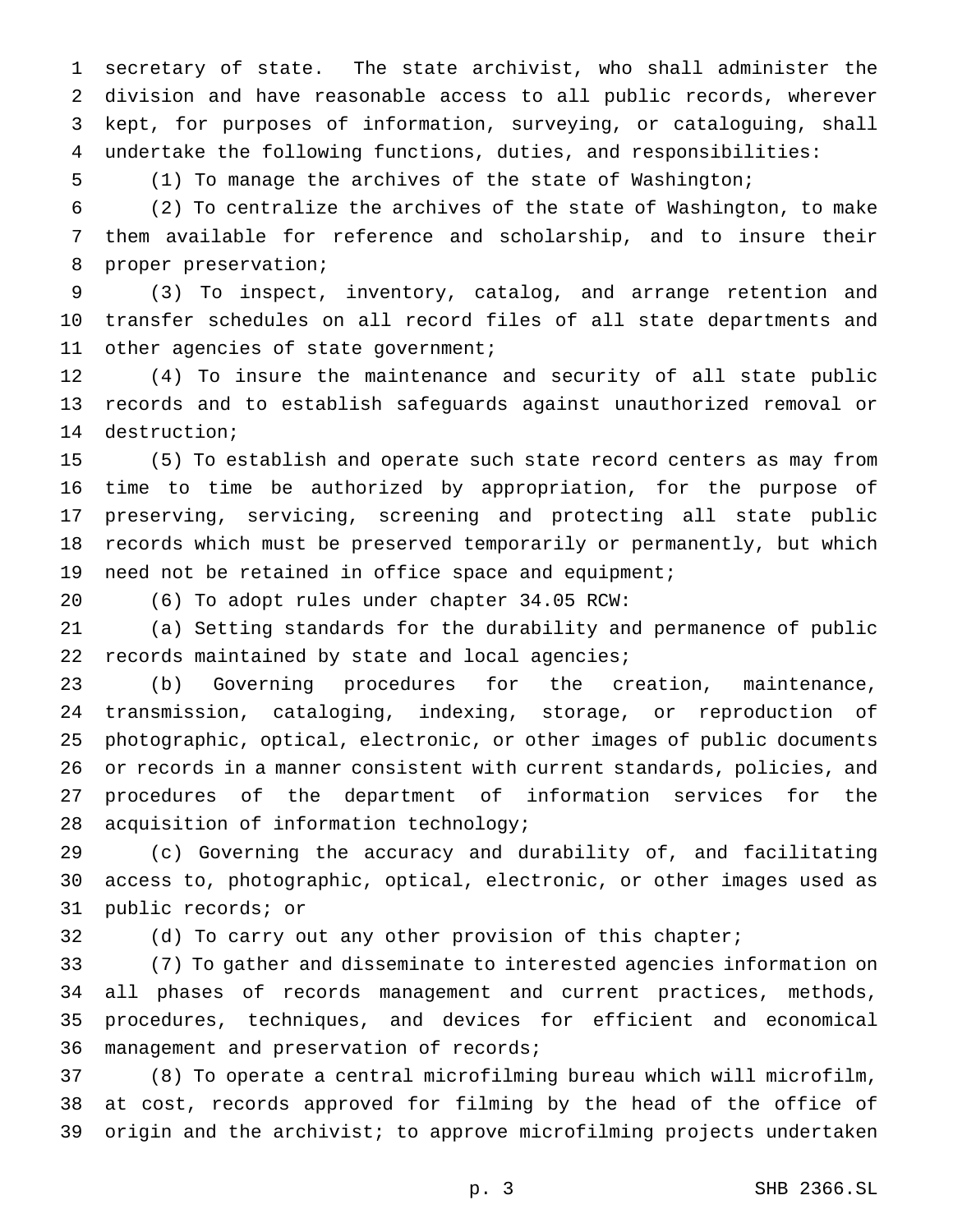1 by state departments and all other agencies of state government; and to maintain proper standards for this work;

 (9) To maintain necessary facilities for the review of records approved for destruction and for their economical disposition by sale or burning; directly to supervise such destruction of public records as 6 shall be authorized by the terms of this chapter;  $((\text{and})$ )

 (10) To assist and train state and local agencies in the proper methods of creating, maintaining, cataloging, indexing, transmitting, storing, and reproducing photographic, optical, electronic, or other 10 images used as public records<sub>i</sub>

 (11) To solicit, accept, and expend donations as provided in RCW 12 43.07.037 for the purpose of the archive program. These purposes include, but are not limited to, acquisition, accession, 14 interpretation, and display of archival materials. Donations that do 15 not meet the criteria of the archive program may not be accepted.

 $*$ Sec. 5. RCW 42.17.710 and 1993 c 2 s 11 are each amended to read as follows:

 $(1)$  During the period beginning on the thirtieth day before the date <sup>a</sup> regular legislative session convenes and continuing thirty days past the date of final adjournment, and during the period beginning on the date <sup>a</sup> special legislative session convenes and continuing through the date that session adjourns, no state official or <sup>a</sup> person employed by or acting on behalf of <sup>a</sup> state official or state legislator may solicit or accept contributions to <sup>a</sup> public office fund, to <sup>a</sup> candidate or authorized committee, or to retire <sup>a</sup> campaign debt.

26 (2) This section does not apply to activities authorized in RCW 43.03.037.

**\*Sec. 5 was vetoed. See message at end of chapter.**

29 \*NEW SECTION. Sec. 6. A new section is added to chapter 42.52 RCW to read as follows:

 This chapter does not prohibit the secretary of state or his or her designee from soliciting and accepting contributions to the oral history, archives, and international trade account under RCW 43.07.037. **\*Sec. 6 was vetoed. See message at end of chapter.**

> Passed the House February 15, 2002. Passed the Senate March 5, 2002. Approved by the Governor April 4, 2002, with the exception of certain items that were vetoed. Filed in Office of Secretary of State April 4, 2002.

SHB 2366.SL p. 4